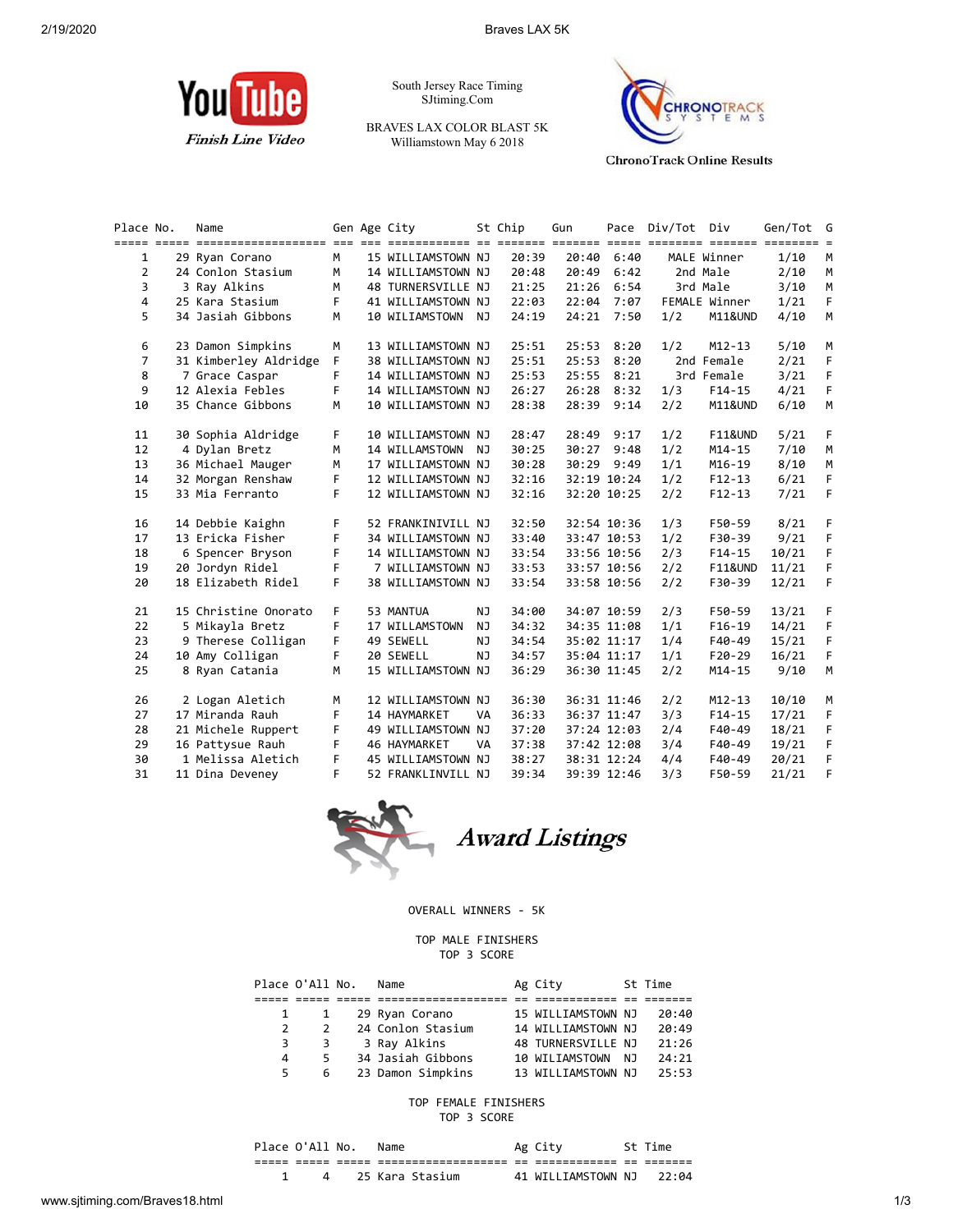## 2/19/2020 Braves LAX 5K

|              |          | 31 Kimberley Aldridge 38 WILLIAMSTOWN NJ |                    | 25:53 |
|--------------|----------|------------------------------------------|--------------------|-------|
|              | - 8      | 7 Grace Caspar                           | 14 WILLIAMSTOWN NJ | 25:55 |
| $\mathbf{A}$ | <b>q</b> | 12 Alexia Febles                         | 14 WILLIAMSTOWN NJ | 26:28 |
| 5.           | -11      | 30 Sophia Aldridge                       | 10 WILLIAMSTOWN NJ | 28:49 |
|              |          |                                          |                    |       |



## ---------------------------------------------------------------------------- TEAM RESULTS

----------------------------------------------------------------------------

## 1. 1:41:42 CROSSFIT DIVERSION ( 33:54)

|               | 33:47  | 13 Ericka Fisher     | F 34           |  |  |  |  |  |
|---------------|--------|----------------------|----------------|--|--|--|--|--|
| $\mathcal{P}$ | 33:57  | 20 Jordyn Ridel      | F <sub>7</sub> |  |  |  |  |  |
| 3.            | 33:58  | 18 Elizabeth Ridel   | F 38           |  |  |  |  |  |
| 4 (           | 34:07) | 15 Christine Onorato | <b>F 53</b>    |  |  |  |  |  |



5K AGE-GROUP RESULTS

MALE AGE GROUP: 1 - 11 (1 WINNERS)

| Place O'All No. Name |                        |                                                               | Age City 5t Time   |      |       |
|----------------------|------------------------|---------------------------------------------------------------|--------------------|------|-------|
|                      |                        | soo oosaa oosaa oogaagoogaagoogaagaa oog oogaagoogaaga oo oo  |                    |      |       |
| 1                    |                        |                                                               |                    | NJ 1 | 24:21 |
|                      |                        | 2 10 35 Chance Gibbons 10 WILLIAMSTOWN NJ 28:39               |                    |      |       |
|                      |                        |                                                               |                    |      |       |
|                      |                        | FEMALE AGE GROUP: 1 - 11 (1 WINNERS)                          |                    |      |       |
| Place O'All No. Name |                        | Age City 5t Time                                              |                    |      |       |
|                      |                        |                                                               |                    |      |       |
|                      | $\mathbf{1}$           | 11 30 Sophia Aldridge 10 WILLIAMSTOWN NJ                      |                    |      | 28:49 |
|                      | $2^{\sim}$<br>19       | 20 Jordyn Ridel 7 WILLIAMSTOWN NJ 33:57                       |                    |      |       |
|                      |                        | MALE AGE GROUP: 12 - 13 (1 WINNERS)                           |                    |      |       |
|                      |                        |                                                               |                    |      |       |
| Place O'All No. Name |                        | Age City 5t Time                                              |                    |      |       |
|                      |                        | ico cosos cosos especialentendentes por encontentente en l    |                    |      |       |
|                      | 1 6                    | 23 Damon Simpkins                                             | 13 WILLIAMSTOWN NJ |      | 25:53 |
|                      | $2^{\sim}$             | 26 2 Logan Aletich 12 WILLIAMSTOWN NJ                         |                    |      | 36:31 |
|                      |                        | FEMALE AGE GROUP: 12 - 13 (1 WINNERS)                         |                    |      |       |
| Place O'All No. Name |                        |                                                               | Age City 5t Time   |      |       |
|                      |                        |                                                               |                    |      |       |
|                      | $1 \quad \blacksquare$ | 14 32 Morgan Renshaw 12 WILLIAMSTOWN NJ                       |                    |      | 32:19 |
|                      |                        | 2 15 33 Mia Ferranto 12 WILLIAMSTOWN NJ 32:20                 |                    |      |       |
|                      |                        |                                                               |                    |      |       |
|                      |                        | MALE AGE GROUP: 14 - 15 (1 WINNERS)                           |                    |      |       |
|                      |                        | Place O'All No. Name Mage City 5t Time                        |                    |      |       |
|                      |                        | ios oposo oposo oposobosoposopososo opo oposoposopo op oposop |                    |      |       |
| 1                    | 12                     | 4 Dylan Bretz                                                 | 14 WILLAMSTOWN     | NJ 1 | 30:27 |
| $\overline{2}$       | 25                     | 8 Ryan Catania 15 WILLIAMSTOWN NJ                             |                    |      | 36:30 |
|                      |                        |                                                               |                    |      |       |
|                      |                        | FEMALE AGE GROUP: 14 - 15 (1 WINNERS)                         |                    |      |       |

| 14 WILLIAMSTOWN NJ | 26:28 |         |
|--------------------|-------|---------|
| 14 WILLIAMSTOWN NJ | 33:56 |         |
| VΔ                 | 36:37 |         |
|                    |       | St Time |

MALE AGE GROUP: 16 - 19 (1 WINNERS)

Place O'All No. Name Age City St Time ===== ===== ===== =================== === ============ == ======= 1 13 36 Michael Mauger 17 WILLIAMSTOWN NJ 30:29